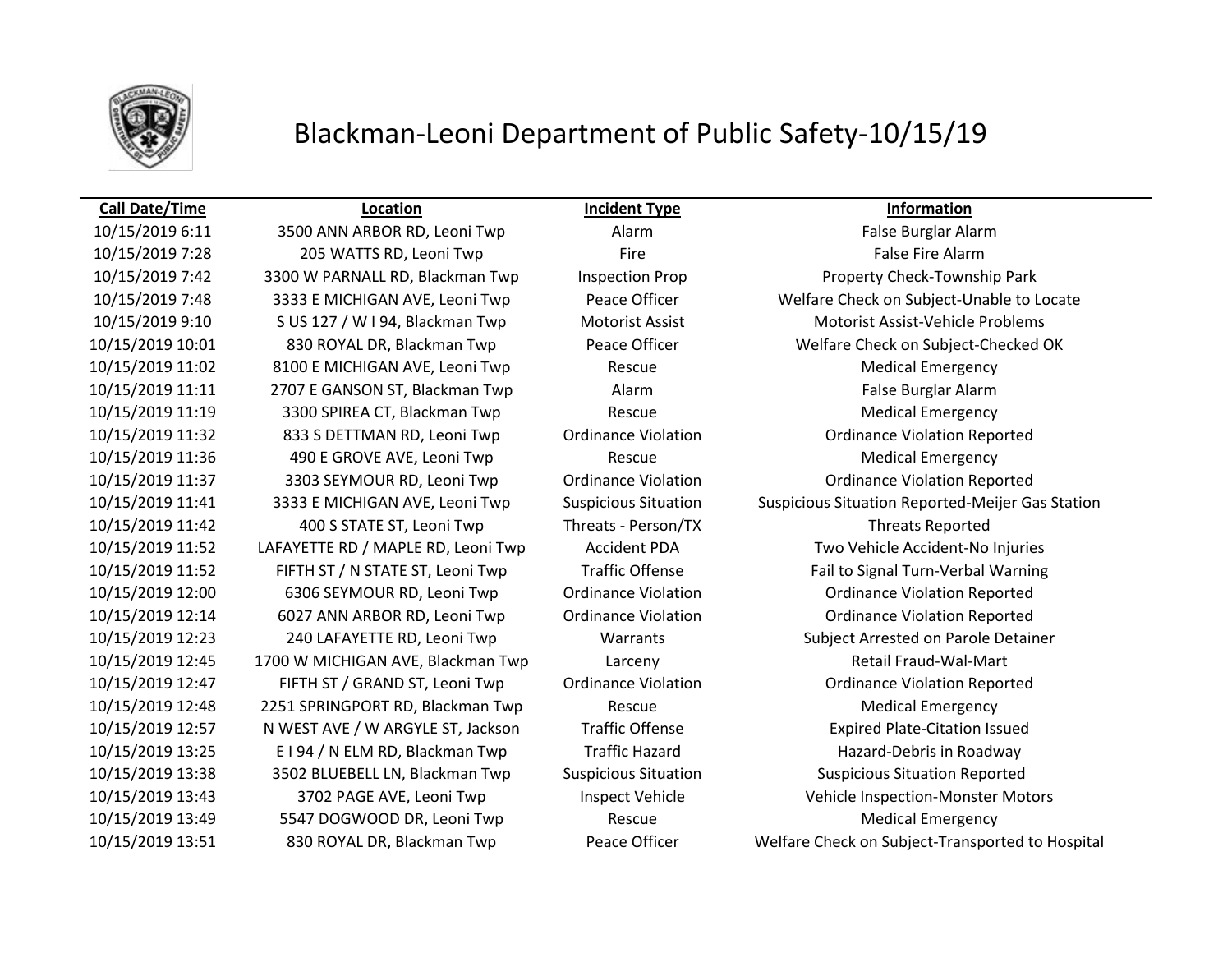

## Blackman-Leoni Department of Public Safety-10/15/19

10/15/2019 14:11 ANN ARBOR RD / N US 127, Leoni Twp Traffic Offense No License-Citation Issued 10/15/2019 14:13 S US 127 / PAGE AVE, Leoni Twp Traffic Hazard Hazard-Debris in Roadway 10/15/2019 14:14 241 OAK GROVE AVE, Blackman Twp CSC CSC CSC CSC CSC CSC CSC CSC Reported 10/15/2019 14:38 BOARDMAN RD / N WEST AVE, Blackman Twp Traffic Offense Red Light-Verbal Warning 10/15/2019 14:40 2971 PHEASANT RUN DR, Blackman Twp Rescue Medical Emergency 10/15/2019 14:42 830 ROYAL DR, Blackman Twp Suspicious Situation Suspicious Situation Reported-Checked OK 10/15/2019 14:43 3333 E MICHIGAN AVE, Leoni Twp Larceny Retail Fraud-Meijer 10/15/2019 14:51 SHIRLEY DR / LANSING AVE, Blackman Twp Accident PI Two Vehicle Accident-Injuries 10/15/2019 15:37 4101 LANSING AVE, Blackman Twp Suspicious Situation Suspicious Situation Reported-Checked OK 10/15/2019 15:47 SEYMOUR RD / WOOSTER RD, Leoni Twp Peace Officer Welfare Check on Subject-Unable to Locate 10/15/2019 15:48 110 N DETTMAN RD, Blackman Twp Rescue Medical Emergency 10/15/2019 16:00 W I 94 / LANSING AVE, Blackman Twp Accident PDA Two Vehicle Accident-No Injuries 10/15/2019 17:01 3000 KINGSBROOKE DR 318, Blackman Twp Rescue Medical Emergency 10/15/2019 17:17 3846 HAVENWOOD BLVD, Blackman Twp Rescue Medical Emergency 10/15/2019 17:37 8708 KOKO LN, Leoni Twp Assault Assault Reported-Prosecutor Review 10/15/2019 18:05 LONG AVE / PAGE AVE, Leoni Twp Disorderly Trouble with Subjects Reported 10/15/2019 18:17 142 W I 94, Leoni Twp Hit and Run Hit and Run Accident-No Injuries 10/15/2019 18:21 922 BRYANT AVE, Blackman Twp Domestic Domestic Dispute-Verbal 10/15/2019 18:34 2915 PHEASANT RUN DR M, Blackman Twp Larceny Larceny Reported-Suspect Identified 10/15/2019 20:25 127 PEACOCK WALK, Blackman Twp Domestic Domestic Dispute-Verbal 10/15/2019 20:43 2388 W MICHIGAN AVE, Blackman Twp Traffic Hazard Hazard-Fire Hydrant Leaking 10/15/2019 20:45 503 W TRAIL ST, Jackson Assist K-9 Assist to Jackson Police Department 10/15/2019 21:07 E MICHIGAN AVE / VISTA DR, Leoni Twp Peace Officer Welfare Check on Subject-Checked OK 10/15/2019 21:58 1948 COOPER RD, Blackman Twp Rescue Medical Emergency 10/15/2019 22:14 3232 N DETTMAN RD, Blackman Twp Alarm False Burglar Alarm 10/15/2019 22:21 LEE RD / NAPOLEON RD, Leoni Twp Assault Assault Assault Assault Reported-Subject Arrested 10/15/2019 22:29 BONNIE JEAN LN / NASH DR, Leoni Twp Domestic Domestic Dispute-Verbal 10/15/2019 22:39 3300 W PARNALL RD, Blackman Twp Inspection Prop Property Check-Township Park

**Call Date/Time Location Incident Type Information**